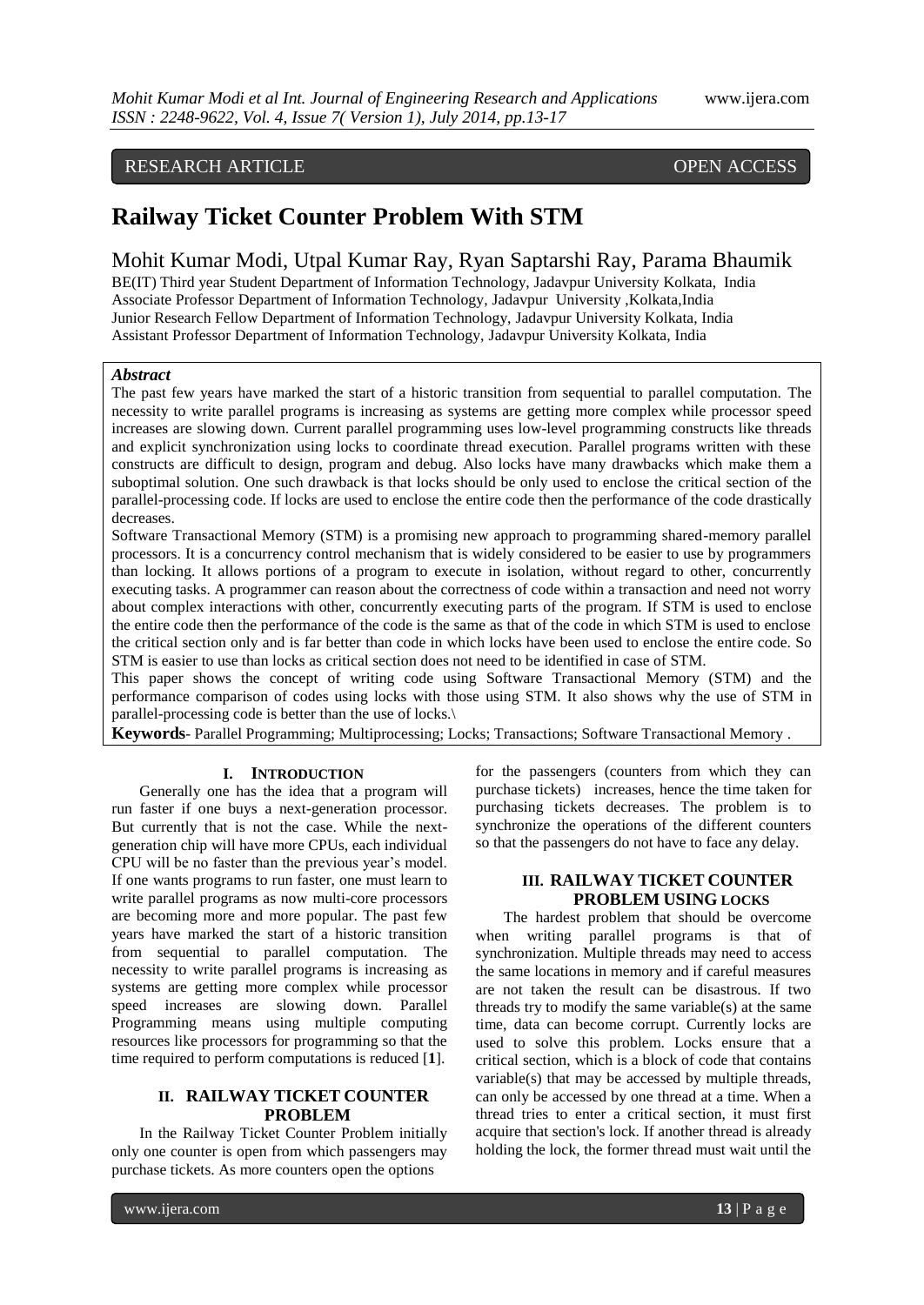lock-holding thread releases the lock, which it does when it leaves the critical section [**2**].

In the parallel program using threads and locks which solves the Railway ticket-counter problem the time taken for processing of passenger's request at each counter $(x)$  and the number of passengers at each counter $(y)$  are taken as input. There is one thread function-"tctr()".

The following code snippet shows the **tctr** thread: void \*tctr(int \*num\_ptr)

```
{
```
}

 unsigned long j; int num,\*number\_ptr;

```
 number_ptr=num_ptr;
 num=*number_ptr;
pthread_mutex_lock(&mutex1);
 arr[num]=x*y;
```

```
 if(arr[num]<=proc)
 {
   proc= arr[num];
   if(x<prev_bestproc)
   {
      prev_bestproc=x;
   }
 }
```

```
 pthread_mutex_unlock(&mutex1);
 pthread_exit(0);
```
In the thread "tctr" the amount of time for which the passenger has to wait to purchase ticket from that counter is calculated by the following code snippet:

```
 pthread_mutex_lock(&mutex1);
arr[num]=x*y; if(arr[num]<=proc)
 {
   proc= arr[num];
   if(x<prev_bestproc)
   {
      prev_bestproc=x;
   }
 }
```
pthread\_mutex\_unlock(&mutex1); pthread\_exit(0);

3 lock calls are being used in the program.

#### **pthread\_mutex\_init(&mutex1,NULL),** is used for lock initialization.

**pthread\_mutex\_lock(&mutex1),** is used for locking. This means that any thread which needs to access the critical section has to first acquire the lock on **mutex1**.

**pthread\_mutex\_unlock(&mutex1),** is used for unlocking.

In the program the region where more than one thread may access the global array arr at the same time is the critical section. Thus this region is enclosed within locks. Hence there is no synchronization problem in the above code.

# **IV. EXPERIMENTAL RESULTS FOR RAILWAY TICKET-COUNTER PROBLEM USING LOCKS**

The following table shows the experimental results for Railway ticket-counter problem using locks:

| <b>NUMBE</b>   | <b>TIME</b>    | <b>SPEED</b> | <b>EFFICIE</b> |
|----------------|----------------|--------------|----------------|
| R OF           | TAKEN(         | <b>UP</b>    | <b>NCY</b>     |
| <b>THREAD</b>  | SEC)           |              |                |
| S              |                |              |                |
| 1              | 12             | 1            | 1.00           |
| $\overline{2}$ | 6              | 2            | 1.00           |
| 3              | 4              | 3            | 1.00           |
| 4              | 3              | 4            | 1.00           |
| 5              | 3              | 4            | 0.80           |
| 6              | $\overline{2}$ | 6            | 1.00           |
| 7              | $\overline{2}$ | 6            | 0.86           |
| 8              | $\overline{2}$ | 6            | 0.75           |
| 9              | $\overline{2}$ | 6            | 0.67           |
| 10             | $\overline{2}$ | 6            | 0.60           |
| 11             | 2              | 6            | 0.55           |
| 12             |                | 12           | 1.00           |

The corresponding graphs for the above experimental results are shown below:



From the above graph we can see that as the number of threads increases the time taken decreases.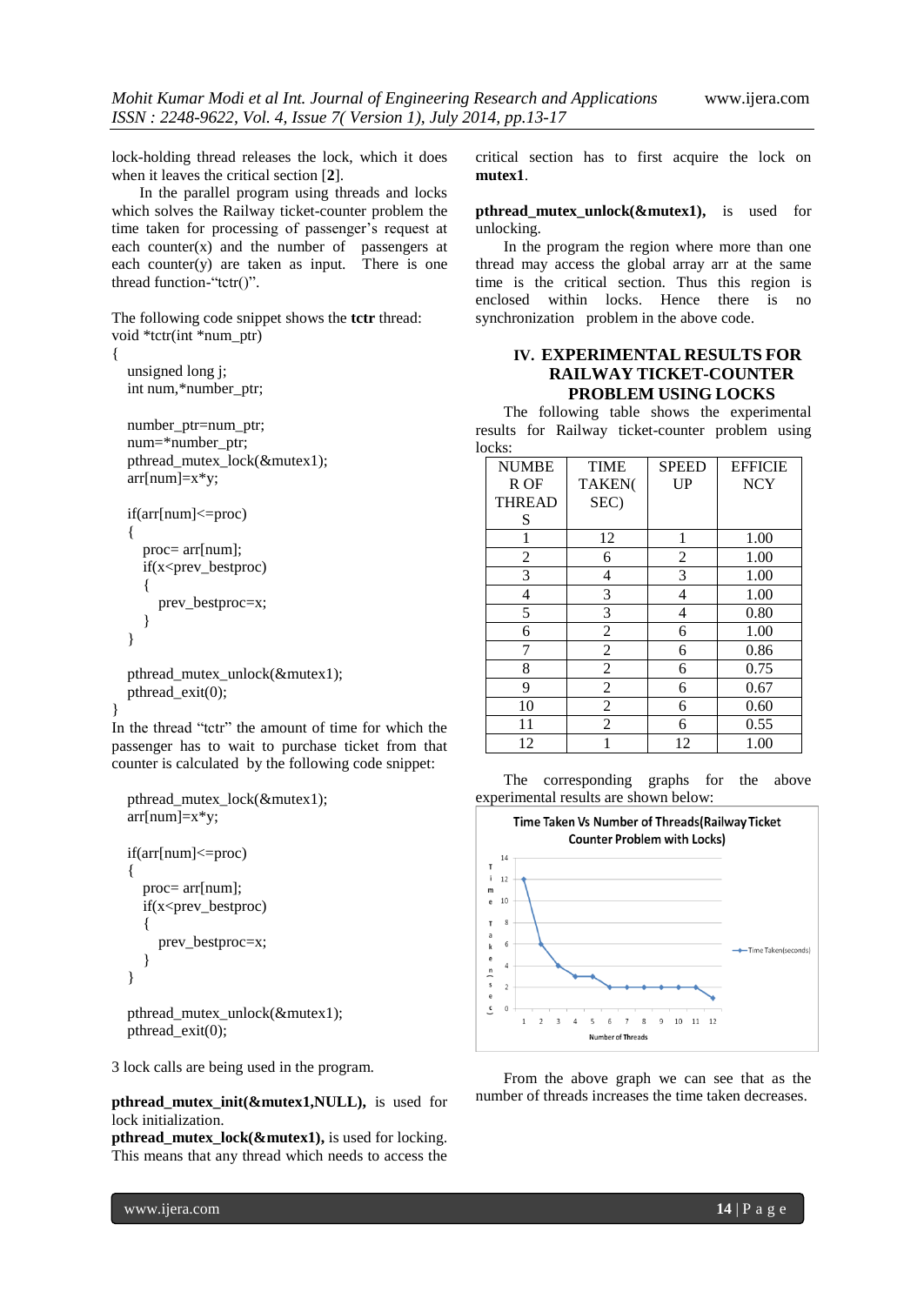

From the above graph we can see that as the number of threads increases the speedup also steadily increases.



From the above graph we can see that as the number of threads increases the efficiency varies around 1.

# **V. RAILWAY TICKET-COUNTER PROBLEM USING STM**

The synchronization problem can also be solved using STM. If STM is used in a program then we do not have to use locks in the program. Thus the problems which occur due to the presence of locks in a program do not occur in this type of code. The critical section of the program has to be enclosed within a transaction. Then STM by its internal constructs ensures synchronization in the program.

The structure of the program using threads and STM which solves the railway ticket-counter problem is same as that of the program using threads and locks. The only difference is that STM is being used in this program.

The following code snippet shows the **tctr** thread: void \*tctr(int \*num\_ptr)

 unsigned long j; unsigned char byte\_under\_stm; int num,\*number\_ptr; number\_ptr=num\_ptr; num=\*number\_ptr;

```
 stm_init_thread();
   START(0,RW);
   byte_under_stm=(unsigned char) 
LOAD(&arr[num]);
  byte under stm=x*y; if(byte_under_stm<=proc)
   {
     proc= byte_under_stm;
     if(x<prev_bestproc)
     prev_bestproc=x;
   }
   STORE(&arr[num],byte_under_stm);
   COMMIT;
   stm_exit_thread();
```
The STM functions and calls which have been used in the code are explained below:

pthread\_exit(0);

}

**stm\_init** is used to initialize the TinySTM library at the outset. It is called from the main thread before accessing any other functions of the TinySTM library.

stm init thread is used to initialize each thread that will perform transactions. It is called once from each thread that performs transactional operations before the thread calls any other functions of the TinySTM library. In this program it is called from the thread **tctr**.

**stm\_exit** is the corresponding shutdown function for stm\_init. It cleans up the TinySTM library. It is called once from the main thread after all transactional threads have completed execution.

**stm\_exit\_thread** is the corresponding shutdown function for stm\_init\_thread. It cleans up the transactional thread. It is called once from each thread that performs transactional operations upon exit. In this program it cleans up the thread **tctr**.

**START(0,RW)** is used to start a transaction. In this program it is used in the thread **tctr**.

**COMMIT** is used to close the transaction. In this program it is used in the thread **tctr**.

#### **byte\_under\_stm=(unsigned char) LOAD(&arr[num]);**

stores the value of arr[num] in byte\_under\_stm. In this program it is used in the thread **tctr**.

www.ijera.com **15** | P a g e

{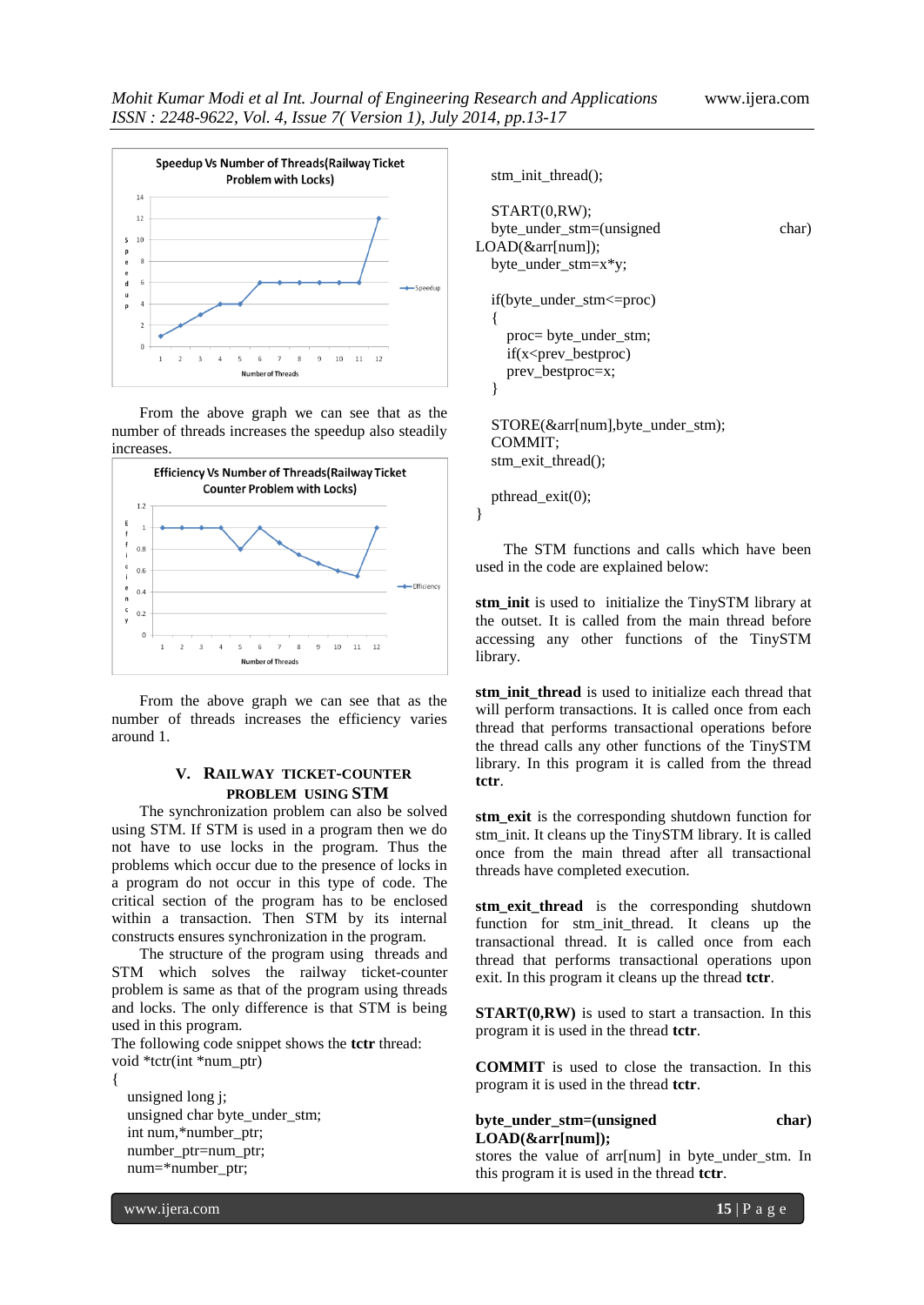#### **STORE(&arr[num],byte\_under\_stm);**

stores the value of byte\_under\_stm in arr[num]. In this program it is used in the thread **tctr**.

In this program the region where more than one thread may access the global array arr at the same time is the critical section. Thus this region is enclosed within transaction using TinySTM which is a type of STM. Hence there is no synchronization problem in the above code.

# **VI. EXPERIMENTAL RESULTS FOR RAILWAY TICKET-COUNTER PROBLEM USING STM**

The following table shows the experimental results for railway ticket-counter problem using STM:

| <b>NUMBER</b> | <b>TIME</b>    | <b>SPEEDU</b> | <b>EFFICIENC</b> |
|---------------|----------------|---------------|------------------|
| OF            | <b>TAKE</b>    | P             | Y                |
| <b>THREAD</b> | N              |               |                  |
| S             | (SEC)          |               |                  |
| 1             | 12             | 1             | 1.00             |
| 2             | 6              | 2             | 1.00             |
| 3             | 4              | 3             | 1.00             |
| 4             | 3              | 4             | 1.00             |
| 5             | 3              | 4             | 0.80             |
| 6             | $\overline{c}$ | 6             | 1.00             |
| 7             | $\overline{2}$ | 6             | 0.86             |
| 8             | $\overline{c}$ | 6             | 0.75             |
| 9             | $\overline{2}$ | 6             | 0.67             |
| 10            | 2              | 6             | 0.60             |
| 11            | $\overline{2}$ | 6             | 0.55             |
| 12            | 1              | 12            | 1.00             |

The corresponding graphs for the above experimental results are shown below:



From the above graph we can see that as the number of threads increases the time taken decreases.



From the above graph we can see that as the number of threads increases the speedup also steadily increases.



From the above graph we can see that as the number of threads increases the efficiency varies around 1.

### **VII.PERFORMANCE COMPARISION OF LOCKS AND STM**

From the above experimental results we see that performance of locks and STM are similar.

In the code with locks we have enclosed only the critical section with locks. When we enclosed the entire code with locks then the performance drastically decreased. In the code with STM also we have enclosed only the critical section with STM. When we enclosed the entire code with STM then also the performance remained same. So it can be said that performance of STM is better than that of locks. Also we can say that STM is easier to use than locks as critical section need not be identified in case of STM.

#### **VIII. CONCLUSION**

STM has been shown in many ways to be a good alternative to locks for writing parallel programs. STM provides a time-tested model for isolating concurrent computations from each other. This model raises the level of abstraction for reasoning about